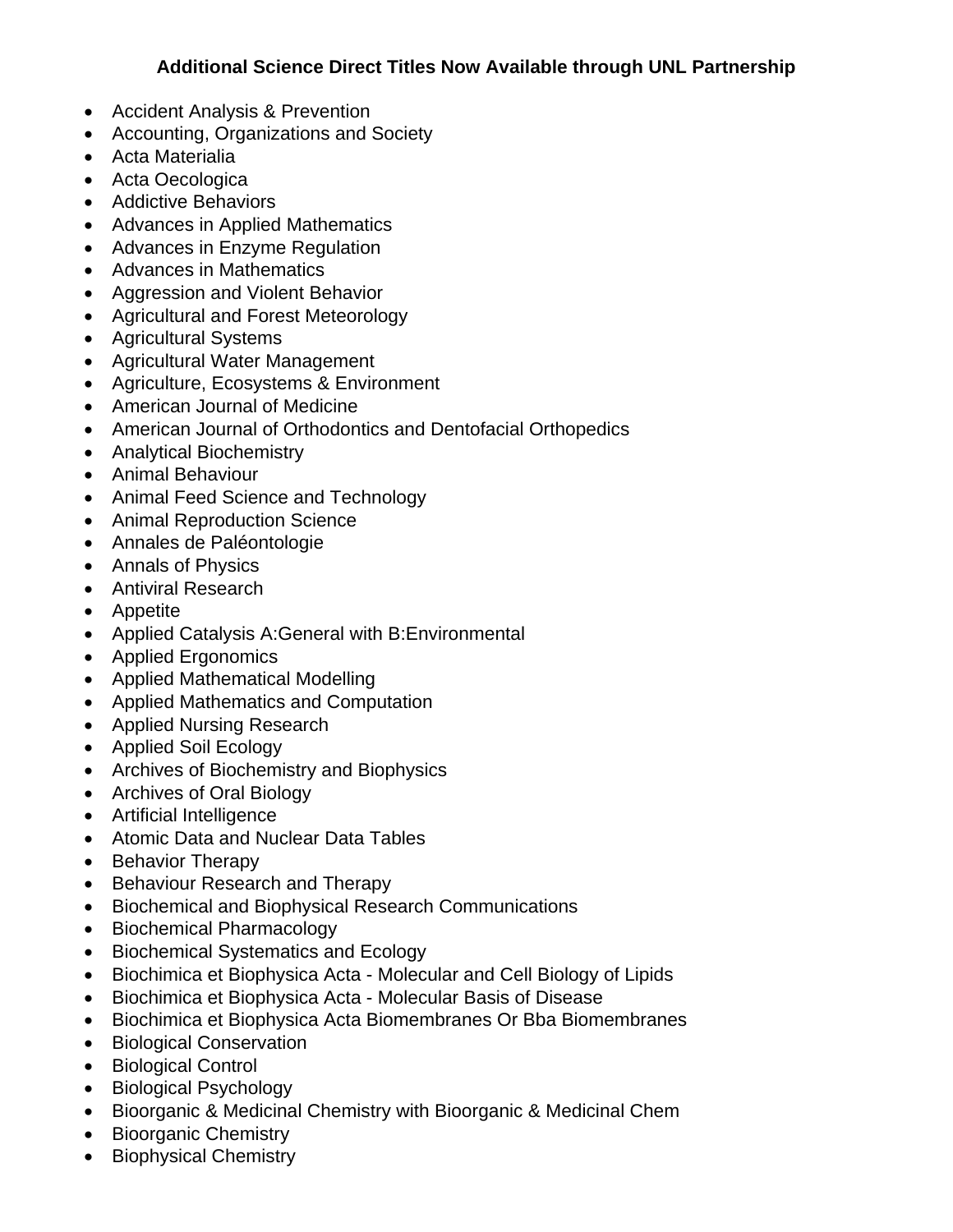- Biosystems Engineering
- Biotechnology Advances
- Brain and Cognition
- Brain and Language
- British Journal of Oral and Maxillofacial Surgery
- Bulletin des Sciences Mathematiques
- Business Horizons
- Carbohydrate Research
- Cellular Immunology
- Cement and Concrete Research
- Chemical Geology
- Chemical Physics Letters
- Chemosphere
- Child Abuse & Neglect
- Cirp Annals Manufacturing Technology
- Clinical Immunology
- Clinical Neurophysiology
- Clinical Psychology Review
- Cognition
- Cognitive Development
- Cognitive Psychology
- Combustion and Flame
- Communist and Post-Communist Studies
- Comparative Biochemistry and Physiology Part B: Biochemistry & Molecular Biology
- Comparative Biochemistry and Physiology Part C: Toxicology & Pharmacology
- Comparative Biochemistry and Physiology Part D: Genomics and Proteomics
- Comparative Immunology, Microbiology & Infectious Diseases
- Composite Structures
- Composites Part A: Applied Science and Manufacturing
- Composites Science and Technology
- Comptes Rendus Geoscience
- Comptes Rendus Mathematique
- Comptes Rendus Mecanique
- Computational Biology and Chemistry
- Computer Methods in Applied Mechanics and Engineering
- Computer Networks
- Computer Vision and Image Understanding
- Computers & Industrial Engineering
- Computers & Mathematics with Applications
- Computers & Operations Research
- Computers & Structures
- Computers in Biology and Medicine
- Computers in Human Behavior
- Computers in Industry
- Contemporary Educational Psychology
- Coordination Chemistry Reviews
- Cretaceous Research
- Critical Perspectives on Accounting
- Crop Protection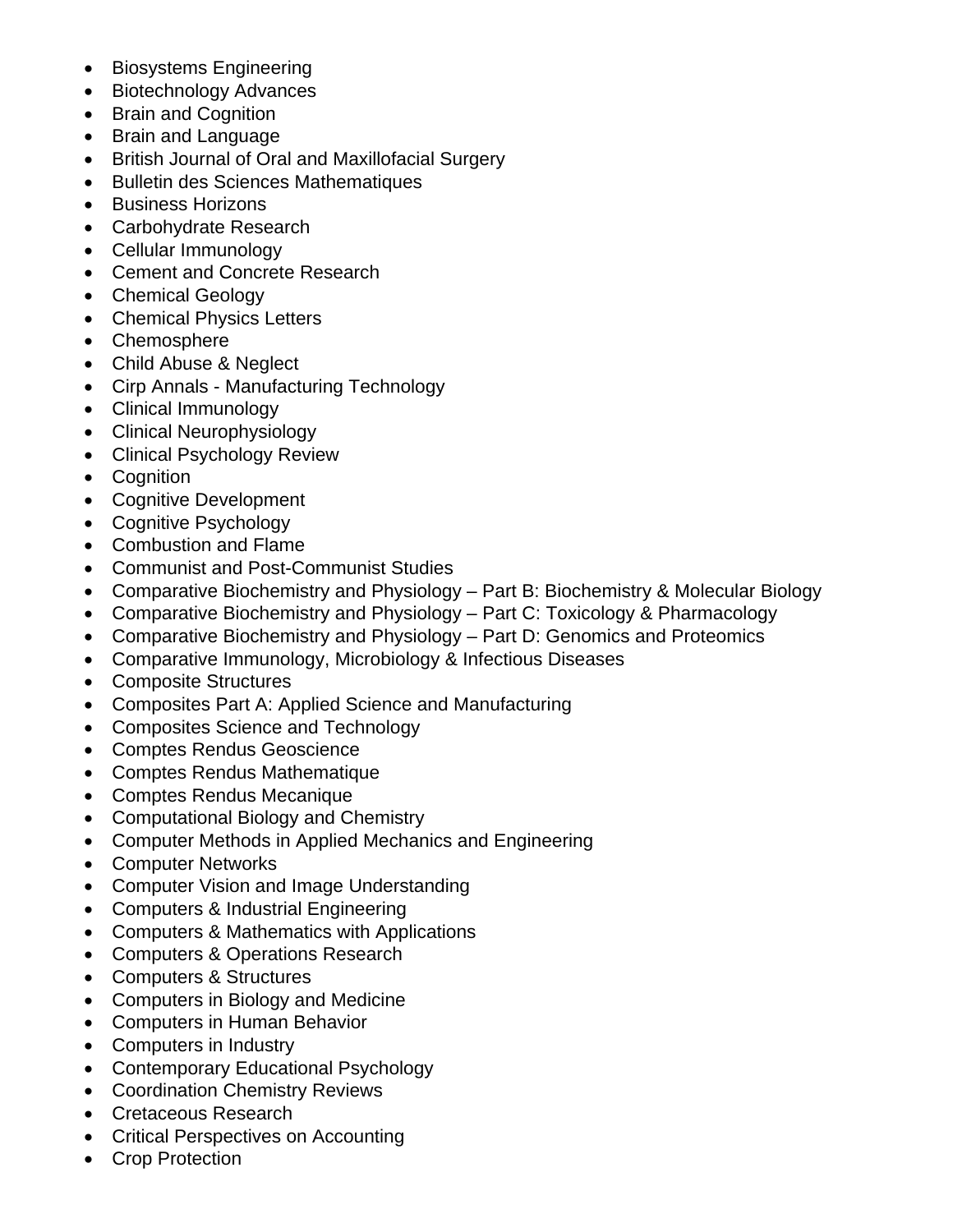- Current Opinion in Biotechnology
- Current Opinion in Cell Biology
- Current Opinion in Chemical Biology
- Current Opinion in Genetics & Development
- Current Opinion in Immunology
- Current Opinion in Microbiology
- Current Opinion in Neurobiology
- Current Opinion in Plant Biology
- Current Opinion in Structural Biology
- Dental Materials
- Developmental and Comparative Immunology
- Developmental Biology
- Diagnostic Microbiology and Infectious Disease
- DNA Repair
- Domestic Animal Endocrinology
- Drug Discovery Today
- Early Childhood Research Quarterly
- Early Human Development
- Earth and Planetary Science Letters
- Earth-Science Reviews
- Ecological Economics
- Ecological Modelling
- Economics Letters
- Electric Power Systems Research
- Electrochimica Acta
- Energy Economics
- Engineering Analysis with Boundary Elements
- Engineering Fracture Mechanics
- Environmental and Experimental Botany
- Environmental Research with Ecotoxicology and Environmental Safety
- European Journal of Agronomy
- European Journal of Cell Biology
- European Journal of Operational Research
- Evolution and Human Behavior
- Experimental and Molecular Pathology
- Experimental Cell Research
- Experimental Parasitology
- Explorations in Economic History
- Febs Letters
- Field Crops Research
- Finite Elements in Analysis and Design
- Finite Fields and Their Applications
- Flora
- Food and Chemical Toxicology
- Food Chemistry
- Food Hydrocolloids
- Food Microbiology
- Food Policy
- Food Research International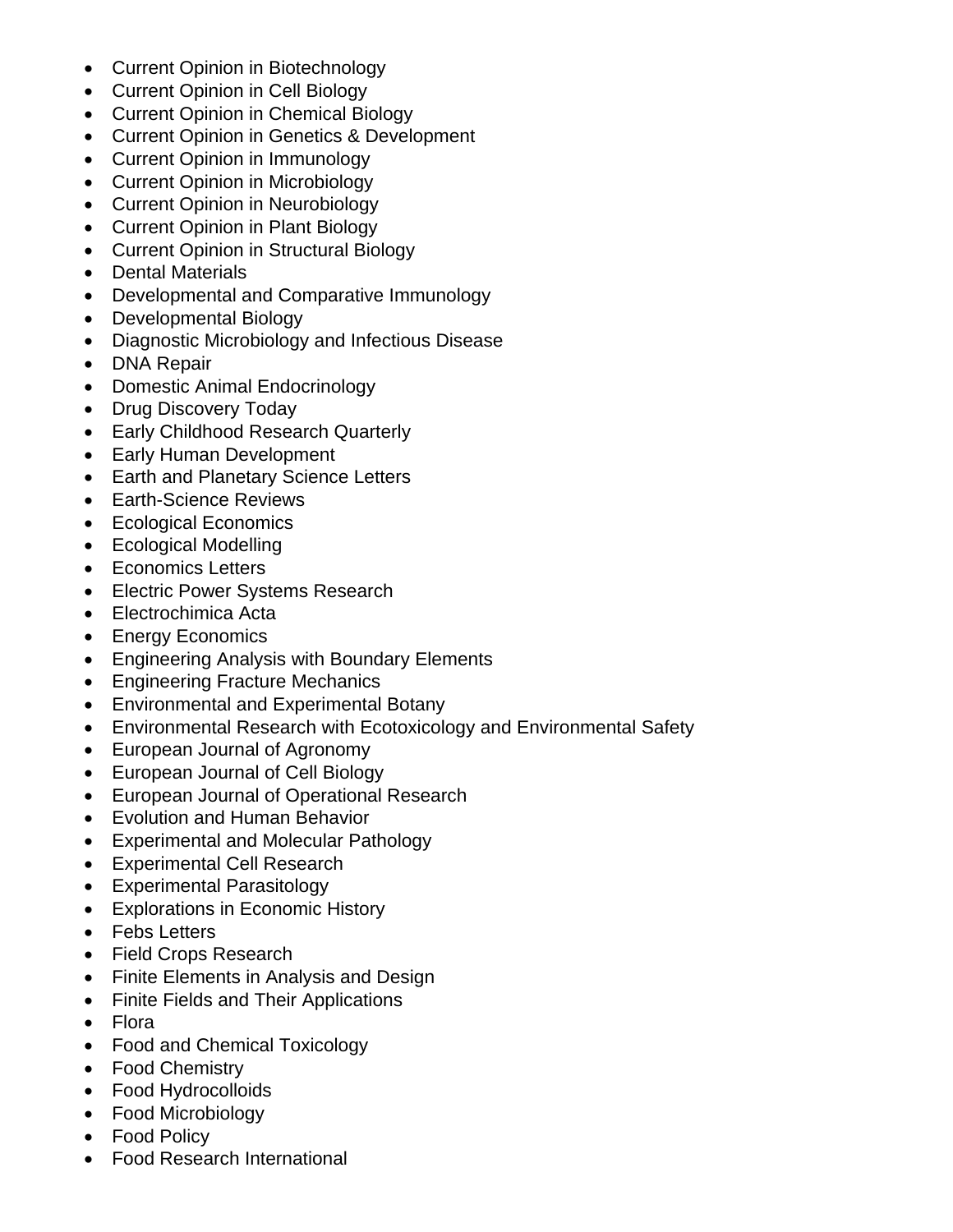- Fungal Genetics and Biology
- Gene
- General and Comparative Endocrinology
- Genomics
- Geobios
- Geochimica et Cosmochimica Acta
- Geoderma
- Geomorphology
- Geriatric Nursing
- Government Information Quarterly
- Hearing Research
- Historia Mathematica
- Hormones and Behavior
- Human Resource Management Review
- Image and Vision Computing
- Immunobiology
- Immunology Letters
- Industrial Crops and Products
- Industrial Marketing Management
- Infant Behavior and Development
- Information & Management
- Information and Computation
- Information Processing Letters
- Insect Biochemistry and Molecular Biology
- International Journal for Parasitology
- International Journal of Accounting
- International Journal of Biochemistry & Cell Biology
- International Journal of Educational Research Including Learning and Instruction
- International Journal of Engineering Science
- International Journal of Fatigue
- International Journal of Food Microbiology
- International Journal of Heat and Mass Transfer
- International Journal of Impact Engineering
- International Journal of Industrial Ergonomics
- International Journal of Industrial Organization
- International Journal of Law, Crime and Justice
- International Journal of Mass Spectrometry
- International Journal of Mechanical Sciences
- International Journal of Multiphase Flow
- International Journal of Non-Linear Mechanics
- International Journal of Oral and Maxillofacial Surgery
- International Journal of Plasticity
- International Journal of Solids and Structures
- International Review of Economics & Finance
- Journal de Mathematiques Pures et Appliquees
- Journal of Accounting and Economics
- Journal of Accounting and Public Policy
- Journal of Accounting Education
- Journal of Adolescence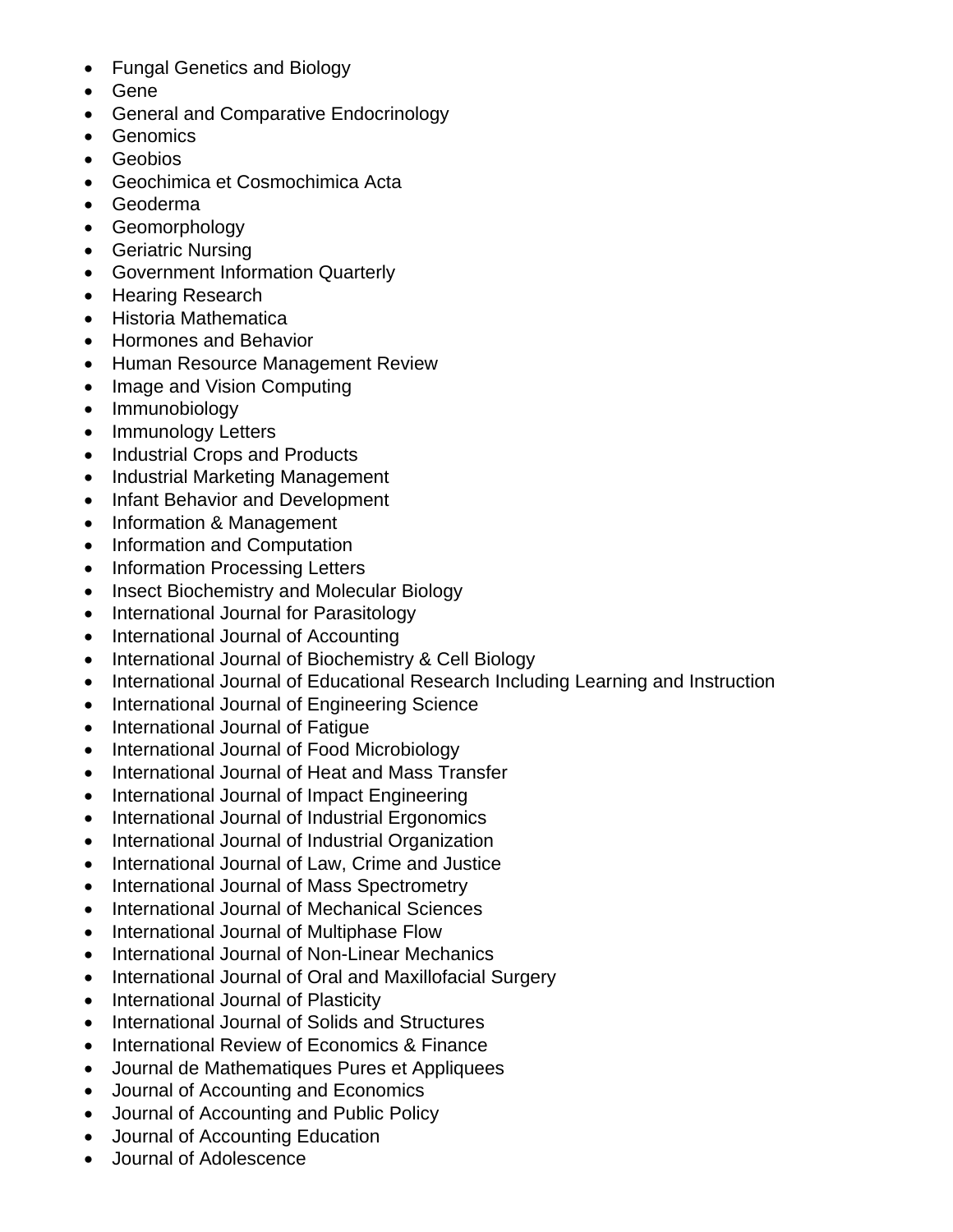- Journal of Affective Disorders
- Journal of Algebra
- Journal of Allergy and Clinical Immunology
- Journal of Alloys and Compounds
- Journal of Anthropological Archaeology
- Journal of Anxiety Disorders
- Journal of Applied Developmental Psychology
- Journal of Archaeological Science
- Journal of Arid Environments
- Journal of Banking & Finance
- Journal of Behavior Therapy and Experimental Psychiatry
- Journal of Biomechanics
- Journal of Biomedical Informatics
- Journal of Bioscience and Bioengineering
- Journal of Biotechnology
- Journal of Business Research
- Journal of Catalysis
- Journal of Cereal Science
- Journal of Chromatography Parts A & B
- Journal of Cleaner Production
- Journal of Colloid and Interface Science
- Journal of Combinatorial Theory, Series A
- Journal of Combinatorial Theory, Series B
- Journal of Communication Disorders
- Journal of Comparative Economics
- Journal of Comparative Pathology
- Journal of Computer and System Sciences
- Journal of Criminal Justice
- Journal of Development Economics
- Journal of Differential Equations
- Journal of Econometrics
- Journal of Economic Psychology
- Journal of Economic Theory
- Journal of Economics and Business
- Journal of Electromyography and Kinesiology
- Journal of Electron Spectroscopy and
- Journal of Endodontics
- Journal of Environmental Economics and Management
- Journal of Environmental Psychology
- Journal of Experimental Child Psychology
- Journal of Experimental Social Psychology
- Journal of Financial Economics
- Journal of Fluency Disorders
- Journal of Fluorine Chemistry
- Journal of Food Composition and Analysis
- Journal of Food Engineering
- Journal of Functional Analysis
- Journal of Historical Geography
- Journal of Human Evolution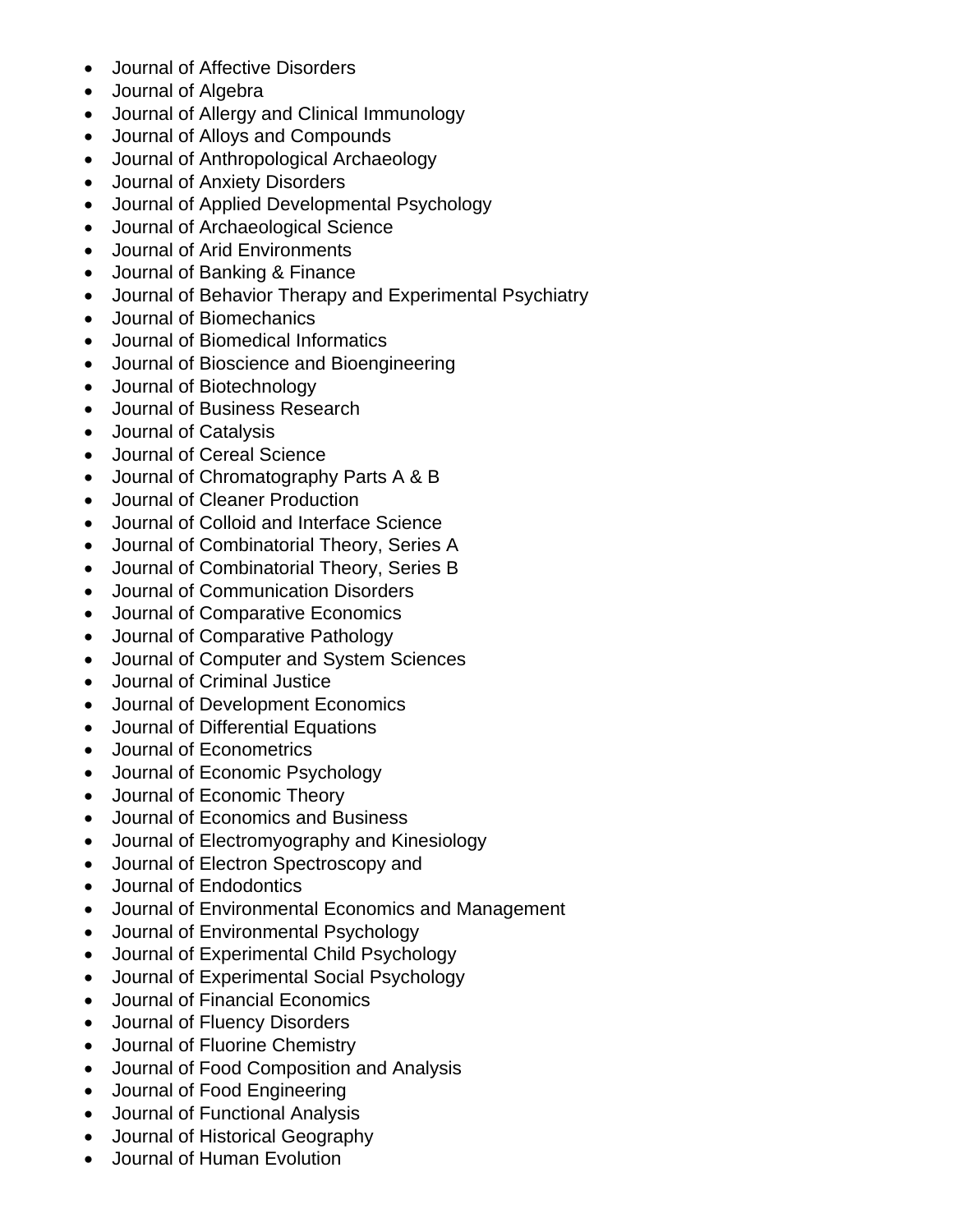- Journal of Hydrology
- Journal of Immunological Methods
- Journal of Insect Physiology
- Journal of International Economics
- Journal of International Money and Finance
- Journal of Invertebrate Pathology
- Journal of Macroeconomics
- Journal of Magnetic Resonance
- Journal of Magnetism and Magnetic Materials
- Journal of Mathematical Analysis and Applications
- Journal of Mathematical Economics
- Journal of Medieval History
- Journal of Memory and Language
- Journal of Microbiological Methods
- Journal of Molecular Biology
- Journal of Molecular Catalysis A: Chemical
- Journal of Monetary Economics
- Journal of Multivariate Analysis
- Journal of Neurolinguistics
- Journal of Non-Crystalline Solids
- Journal of Nutrition Education and Behavior
- Journal of Nutritional Biochemistry
- Journal of Operations Management
- Journal of Oral and Maxillofacial Surgery
- Journal of Organometallic Chemistry
- Journal of Parallel and Distributed Computing
- Journal of Pediatrics
- Journal of Physics and Chemistry of Solids
- Journal of Prosthetic Dentistry
- Journal of Public Economics
- Journal of Pure and Applied Algebra
- Journal of Quantitative Spectroscopy & Radiative Transfer
- Journal of Reproductive Immunology
- Journal of Research in Personality
- Journal of Retailing
- Journal of Rural Studies
- Journal of Safety Research
- Journal of School Psychology
- Journal of Socio-Economics
- Journal of Solid State Chemistry
- Journal of Statistical Planning and Inference
- Journal of Stored Products Research
- Journal of Structural Biology
- Journal of Structural Geology
- Journal of Systems and Software
- Journal of Systems Architecture
- Journal of the American Dietetic Association
- Journal of the American Society for Mass Spectrometry
- Journal of the Mechanics and Physics of Solids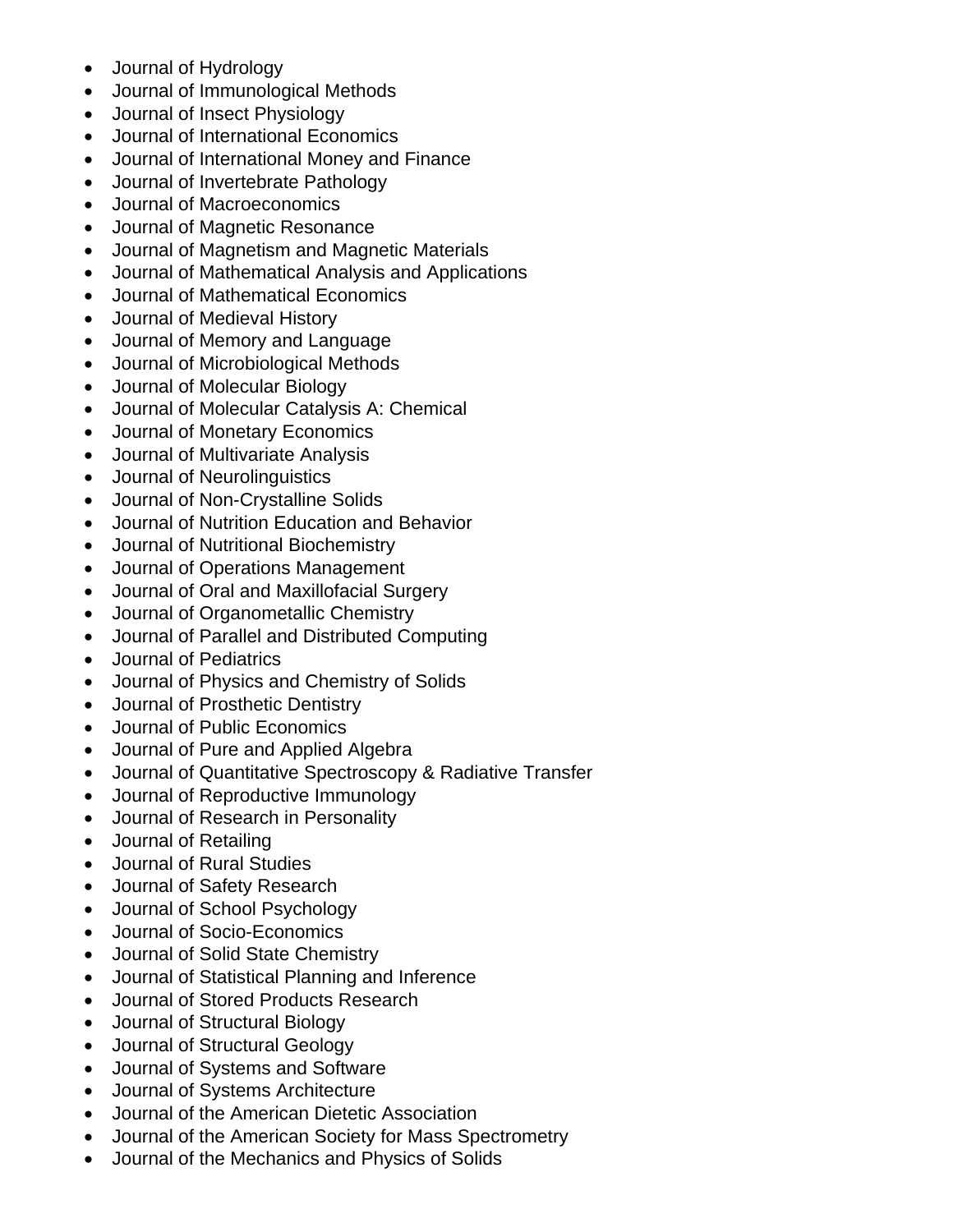- Journal of Theoretical Biology
- Journal of Urban Economics
- Journal of Virological Methods
- Journal of World Business
- Language & Communication
- Leadership Quarterly
- Learning and Motivation
- Linear Algebra and its Applications
- Lithos
- Livestock Science
- LWT Food Science and Technology
- Management Accounting Research
- Marine Chemistry
- Marine Environmental Research
- Marine Geology
- Marine Micropaleontology
- Materials Characterization
- Materials Letters
- Materials Research Bulletin
- Materials Science and Engineering: A
- Materials Science and Engineering: B
- Mathematical Biosciences
- Meat Science
- Mechanics of Materials
- Medical Engineering & Physics
- Microbes and Infection
- Microbial Pathogenesis
- Microbiological Research
- Micron
- Molecular and Biochemical Parasitology
- Molecular Immunology
- Mutation Research Combined Subscription to All Sections
- Neurobiology of Learning and Memory
- Nonlinear Analysis & Real World Applications & Hybrid Systems Fs
- Nursing Outlook
- Nutrition
- Omega
- Operations Research Letters
- Optics & Laser Technology
- Oral Surgery Oral Medicine Oral Pathology Oral Radiology and Endodontology
- Organizational Behavior and Human Decision Processes
- Organizational Dynamics
- Palaeoclimatology, Palaeoecology with Global and Planet Change
- Palaeogeography,
- Parasitology International
- Pattern Recognition Letters
- Pesticide Biochemistry and Physiology
- Physica A, B, C, D & E
- Physics and Chemistry of the Earth Parts A, B & C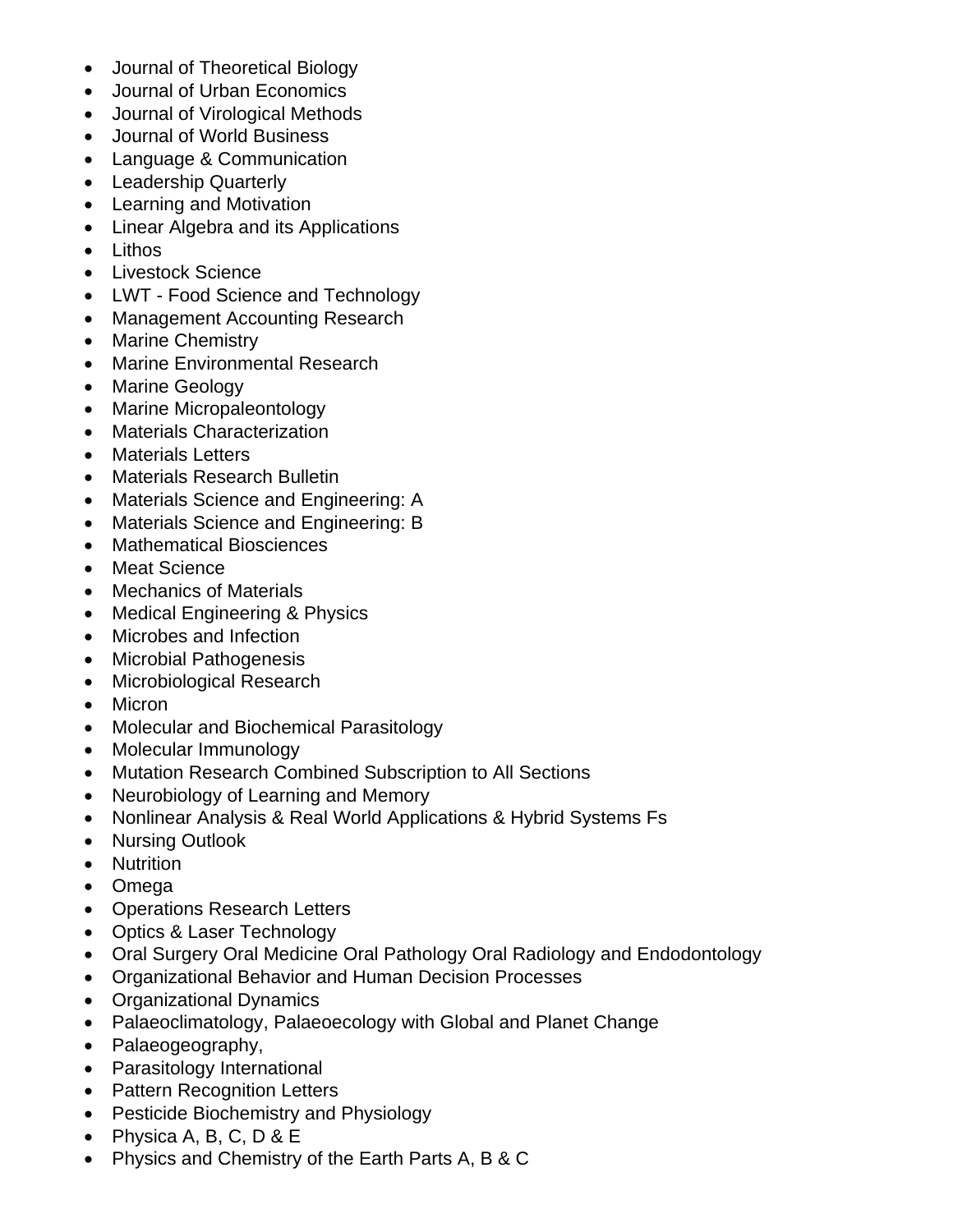- Physics Letters A and B with Physics Reports
- Physiological and Molecular Plant Pathology
- Physiology & Behavior
- Phytochemistry
- Plant Physiology and Biochemistry
- Plant Science
- Plasmid
- Poetics
- Political Geography
- Polyhedron
- Precambrian Research
- Preventive Veterinary Medicine
- Progress in Biophysics & Molecular Biology
- Progress in Energy and Combustion Science
- Progress in Lipid Research
- Progress in Materials Science
- Progress in Nuclear Magnetic Resonance Spectroscopy
- Progress in Solid State Chemistry
- Progress in Surface Science
- Prostaglandins & Other Lipid Mediators
- Protein Expression and Purification
- Quarterly Review of Economics and Finance
- Quaternary International
- Quaternary Research
- Quaternary Science Reviews
- Radiation Measurements
- Regional Science and Urban Economics
- Related Phenomena
- Remote Sensing of Environment
- Research in Developmental Disabilities
- Research in Veterinary Science
- Resource and Energy Economics
- Revue de Micropaléontologie
- Science of the Total Environment
- Scripta Materialia
- Sedimentary Geology
- Social Networks
- Social Science & Medicine
- Social Science Research
- Soil & Tillage Research
- Soil Biology & Biochemistry
- Solar Energy
- Solar Energy Materials and Solar Cells
- Solid State Communications
- Solid State Sciences
- Solid-State Electronics
- Space Policy
- Spectrochimica Acta Part A: Molecular and Biomolecular Spectroscopy
- Speech Communication